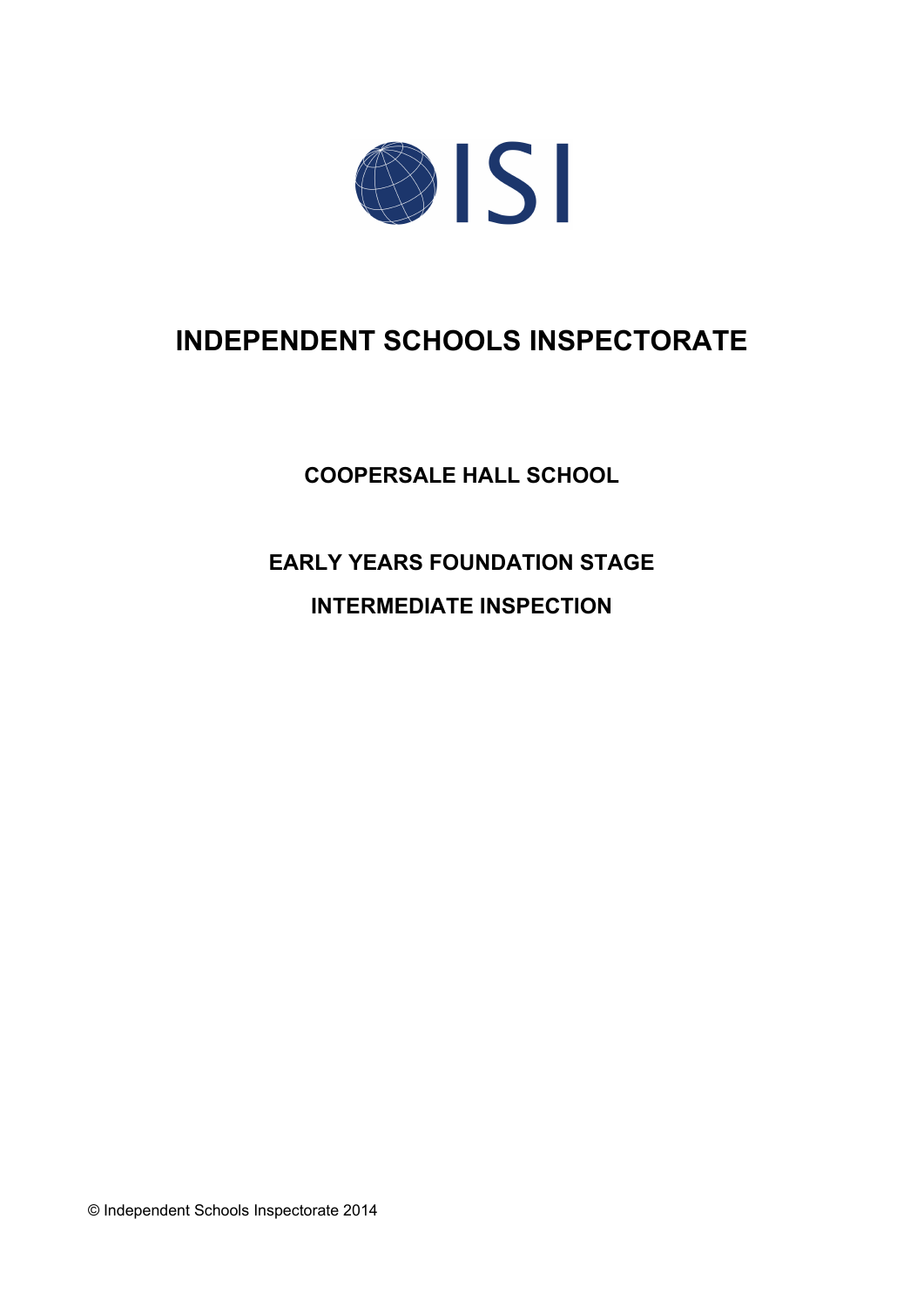# **INDEPENDENT SCHOOLS INSPECTORATE**

# **Coopersale Hall School**

| <b>Full Name of School</b>    | <b>Coopersale Hall School</b>                                                                           |
|-------------------------------|---------------------------------------------------------------------------------------------------------|
| <b>DfE</b> Number             | 881/6040                                                                                                |
| <b>EYFS Number</b>            | EY397364                                                                                                |
| Address                       | <b>Coopersale Hall School</b><br><b>Flux's Lane</b><br><b>Epping</b><br><b>Essex</b><br><b>CM16 7PE</b> |
| <b>Telephone Number</b>       | 01992 577133                                                                                            |
| Fax Number                    | 01992 571544                                                                                            |
| <b>Email Address</b>          | klovejoy@coopersalehallschool.co.uk                                                                     |
| Head                          | <b>Miss Kaye Lovejoy</b>                                                                                |
| <b>Managing Principal</b>     | <b>Mr Matthew Hagger</b>                                                                                |
| Age Range                     | 2 to 11                                                                                                 |
| <b>Total Number of Pupils</b> | 251                                                                                                     |
| <b>Gender of Pupils</b>       | Mixed (125 boys; 126 girls)                                                                             |
| Numbers by Age                | 2-3 (EYFS): <b>31</b><br>$5 - 11$ :<br>141                                                              |
|                               | 3-5 (EYFS): 79                                                                                          |
| <b>Head of EYFS Setting</b>   | <b>Mrs Helena Medway-Gash</b>                                                                           |
| <b>EYFS Gender</b>            | <b>Mixed</b>                                                                                            |
| <b>Inspection Dates</b>       | 17 Jun 2014 to 18 Jun 2014                                                                              |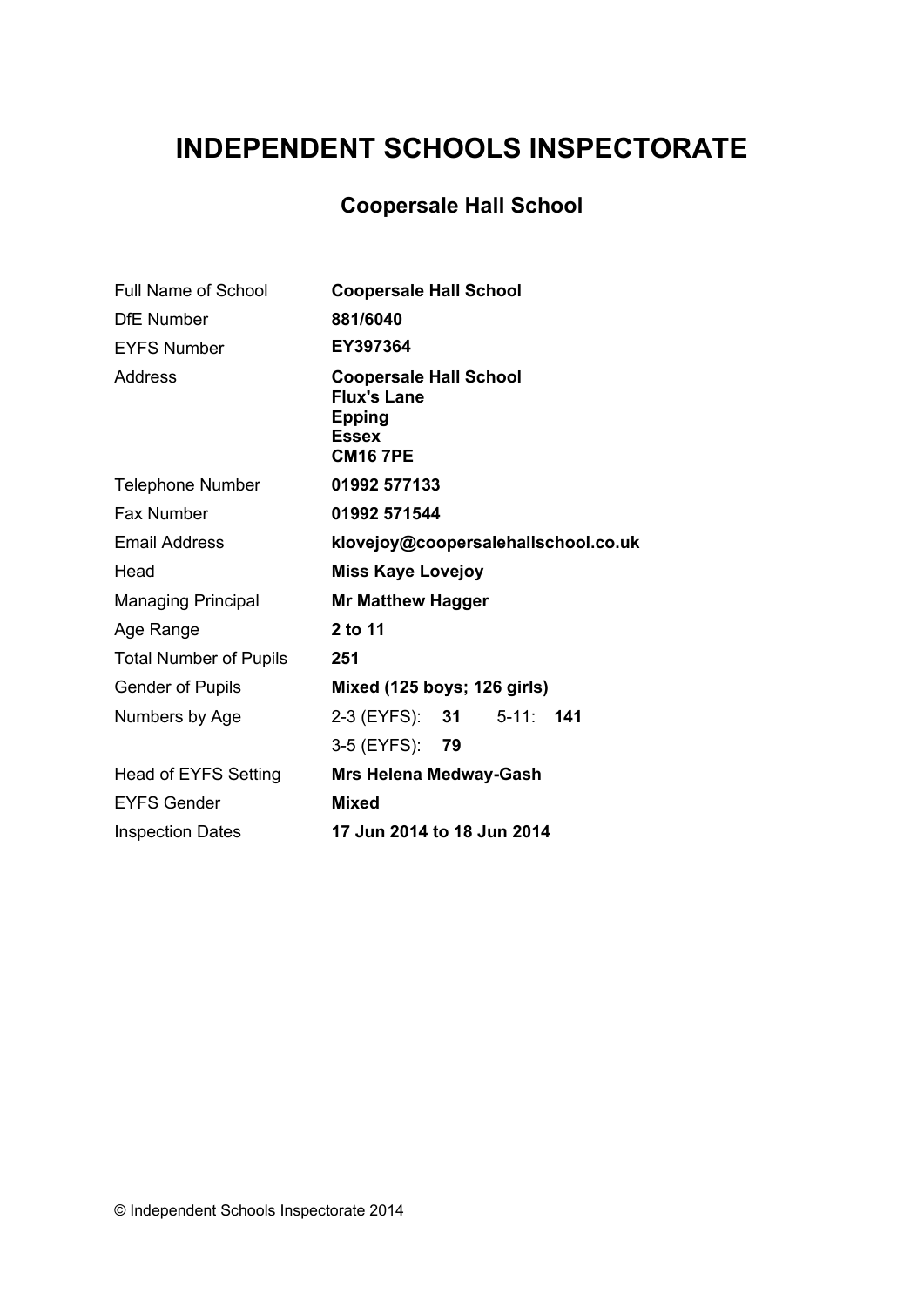# **PREFACE**

This inspection report follows the *ISI schedule* for intermediate inspections, focusing on the Early Years Foundation Stage. The inspection occurs over a period of two continuous days in the school. The previous ISI inspection was in June 2011.

The Independent Schools Inspectorate (ISI) is the body approved by the Secretary of State for the purpose of inspecting schools belonging to the Independent Schools Council (ISC) Associations and reporting on compliance with the Education (Independent School Standards) (England) Regulations 2010. ISI is also approved to inspect the Early Years Foundation Stage (EYFS), which was introduced in September 2008 and applies to all children in England from birth to 31 August following their fifth birthday. This report evaluates the extent to which the setting fulfils the requirements of the Early Years Foundation Stage Statutory Framework published by the Department for Education (DfE) and follows the requirements of the Childcare Act 2006 as subsequently amended.

The inspection of the school is from an educational perspective and provides limited inspection of other aspects, although inspectors comment on any significant hazards or problems they encounter which have an adverse impact on children. The inspection does not include:

- (i) an exhaustive health and safety audit
- (ii) an in-depth examination of the structural condition of the school, its services or other physical features
- (iii) an investigation of the financial viability of the school or its accounting procedures
- (iv) an in-depth investigation of the school's compliance with employment law.

Inspectors may be aware of individual safeguarding concerns, allegations and complaints as part of the inspection process. Such matters will not usually be referred to in the published report but will have been considered by the team in reaching their judgements.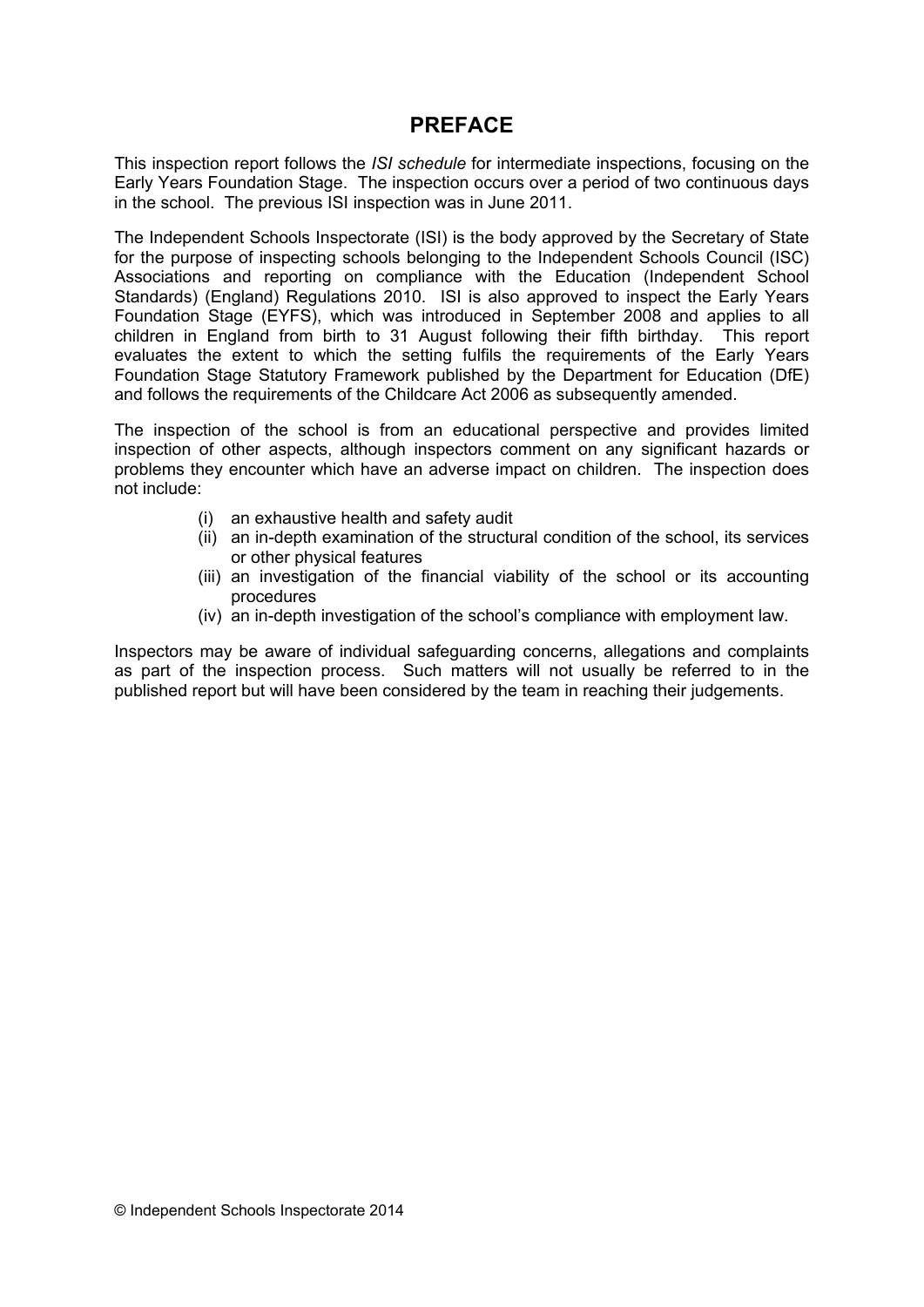## **INSPECTION EVIDENCE**

The inspectors observed lessons, conducted informal discussions with children and examined samples of work. They held discussions with senior members of staff and with the managing principal, and attended registration sessions and assemblies. The responses of parents to pre-inspection questionnaires were analysed, and the inspectors examined regulatory documentation made available by the school.

#### **Inspectors**

| Mrs Louise Harwood | Early Years Lead Inspector                                          |
|--------------------|---------------------------------------------------------------------|
| Mrs Gabriele Weber | Team Inspector for Early Years<br>(Assistant Principal, ISA school) |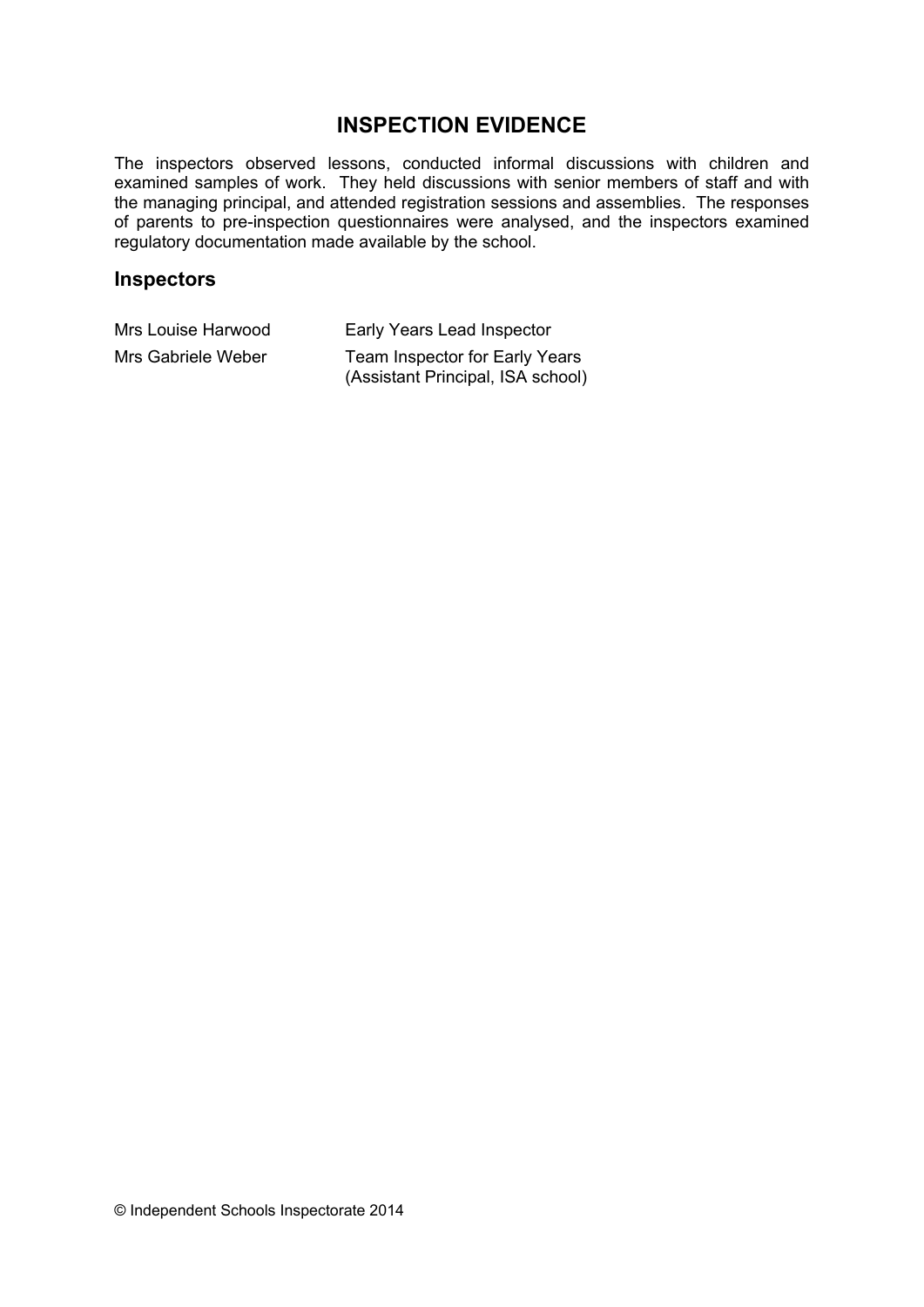# **CONTENTS**

Page

| 1            | THE CHARACTERISTICS OF THE SCHOOL                                                             |   |
|--------------|-----------------------------------------------------------------------------------------------|---|
| $\mathbf{2}$ | <b>SUMMARY</b>                                                                                | 2 |
|              | (i) Compliance with regulatory requirements                                                   | 2 |
|              | (ii) Recommendation for further improvement                                                   | 2 |
| 3            | THE EFFECTIVENESS OF THE EARLY YEARS FOUNDATION<br><b>STAGE</b><br>3                          |   |
|              | (a) How well the early years provision meets the needs of the range of children<br>who attend | 3 |
| (b)          | The contribution of the early years provision to children's well-being                        | 4 |
| (C)          | The leadership and management of the early years provision                                    | 4 |
| (d)          | The overall quality and standards of the early years provision                                | 5 |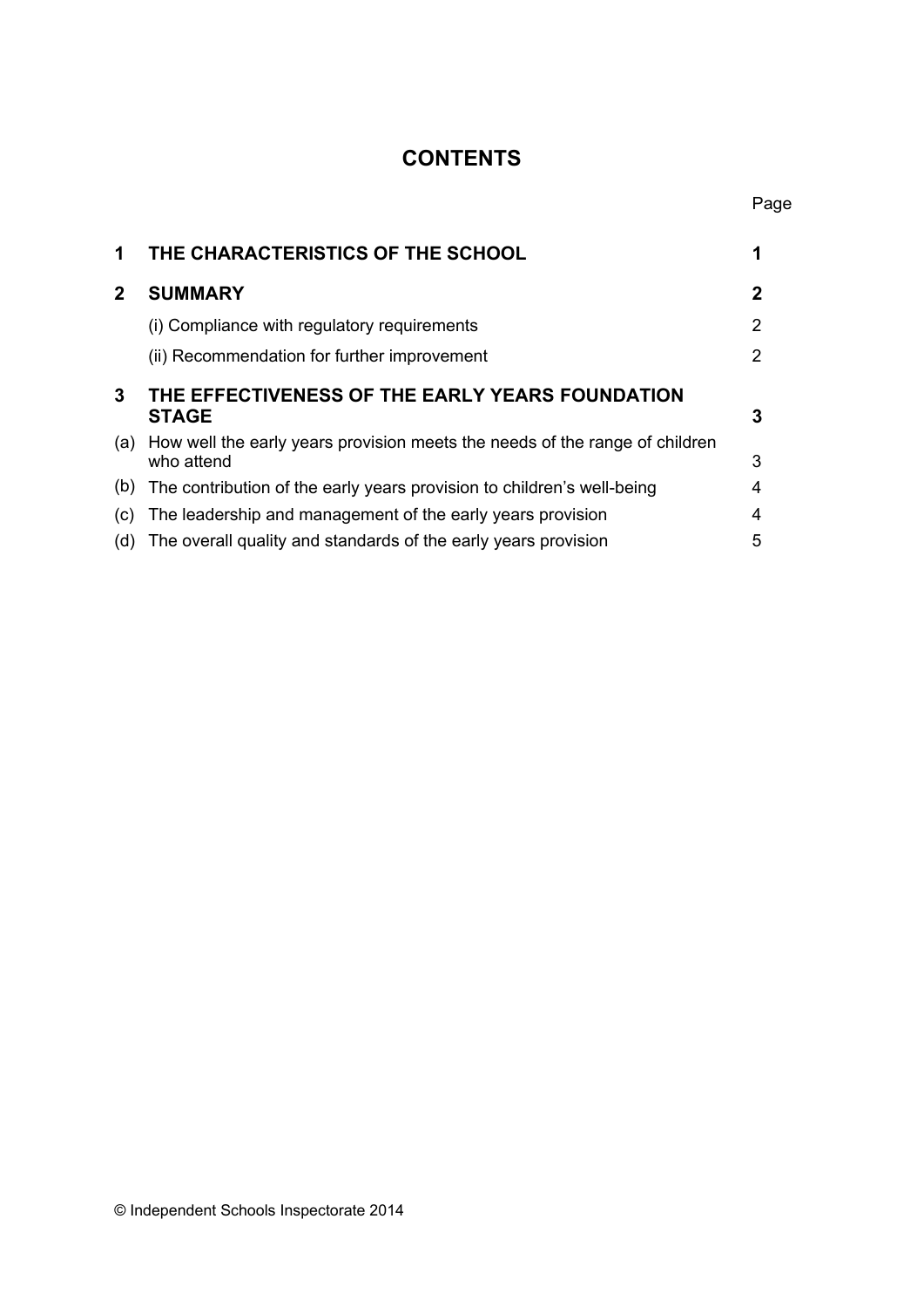# **1. THE CHARACTERISTICS OF THE SCHOOL**

- 1.1 Coopersale Hall School is a co-educational school for pupils from 2 to 11 years of age. It was founded in 1989 on its present seven-acre site on the edge of Epping Forest. It occupies a much adapted large eighteenth century house, together with purpose-built accommodation. The school aims to offer a high standard of education through a broad curriculum within a happy, secure and disciplined environment. It is one of three proprietorial schools in the Oak-Tree Group. One of the proprietors serves as managing principal for all three schools and works closely with the head.
- 1.2 There are currently 251 pupils on roll, with almost equal numbers of boys and girls. The Early Years Foundation Stage (EYFS) caters for 110 boys and girls, 4 of whom were under the age of 3 at the time of the inspection. Children in the EYFS occupy a suite of rooms on the ground floor with direct access to an outdoor play area. Admission into the Nursery follows an interview with parents and admission into Reception is based on informal assessments. Those in Reception attend full-time, whilst most children in the Nursery attend part-time. Pupils are drawn from a tenmile radius of the school and come from families of a wide range of economic and ethnic backgrounds.
- 1.3 The school has identified nine children in the EYFS with special educational needs and/or disabilities (SEND), and provides specialist support for them. No child in the EYFS has a statement of special educational needs or has English as an additional language.
- 1.4 Since the previous inspection the Nursery classrooms have been refurbished, an outdoor classroom has been created and playground facilities have been extended.
- 1.5 National Curriculum (NC) nomenclature is used throughout this report to refer to year groups in the school. The year group nomenclature used by the school for the EYFS and its National Curriculum equivalence are shown in the following table.

| School             | NC name                |
|--------------------|------------------------|
| Lower Kindergarten | Nursery (2 to 3 years) |
| Upper Kindergarten | Nursery (3 to 4 years) |
| Transition         | Reception              |

#### *Early Years Foundation Stage Setting*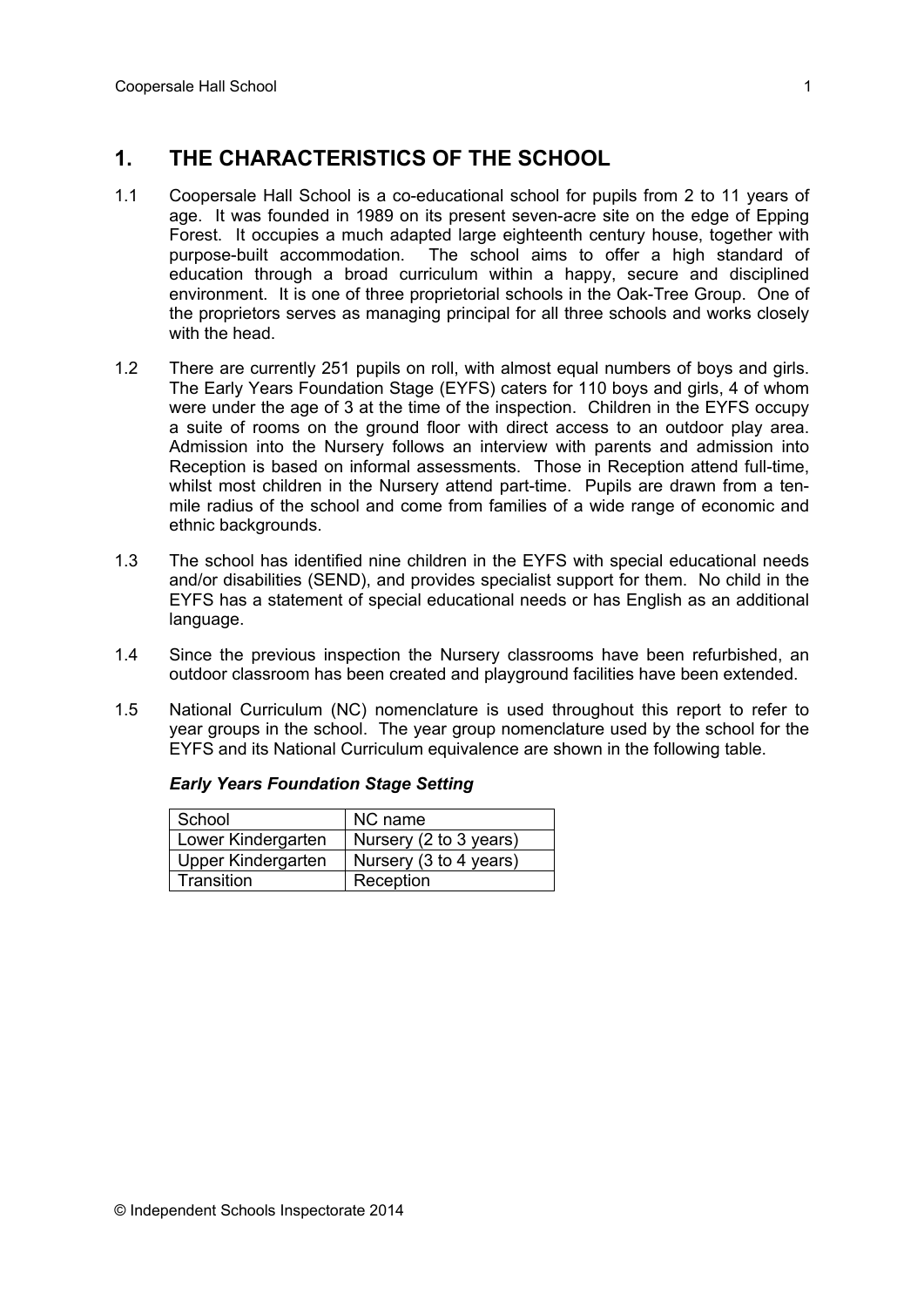### **2. SUMMARY**

#### **(i) Compliance with statutory requirements**

2.1 The school's registered provision for childcare meets the requirements of the Childcare Act 2006 and no action is required.

#### **(ii) Recommendation for further improvement**

- 2.2 The school is advised to make the following improvement.
	- 1. Ensure that the outdoor environments provide imaginative and challenging opportunities for children to pursue their interests outside the classroom.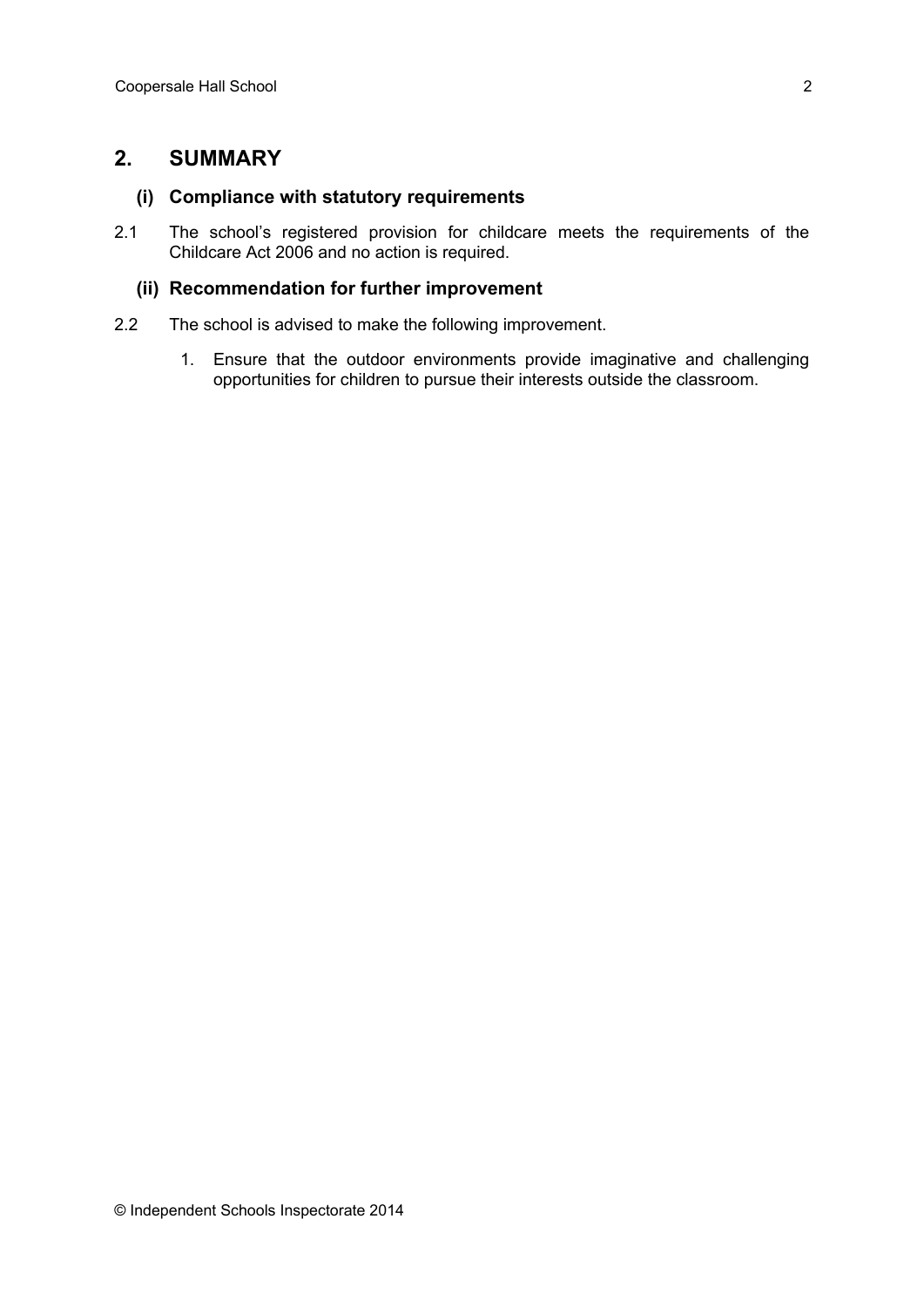### **3. THE EFFECTIVENESS OF THE EARLY YEARS FOUNDATION STAGE**

### **3.(a) How well the early years provision meets the needs of the range of children who attend**

- 3.1 The setting makes outstanding provision in meeting the needs of children who attend. The educational programmes are broad and balanced, giving children many opportunities to experience a wide range of activities, in line with the aims of the setting. Specialist teaching in a number of subjects greatly enhances the curriculum throughout the EYFS, beginning with dance for the youngest children and extending to music, physical education, information and communication technology (ICT) and French as the children move through the Nursery and into Reception. All activities are well planned by enthusiastic teachers who assess the children's progress carefully and support their next steps with discerning sensitivity. They carefully build children's confidence at every stage. Consequently, by the end of Reception, all children reach good levels of development and many have made very good progress from their starting points, especially those with SEND. This gives them an excellent platform for their move into Year 1.
- 3.2 Teaching throughout the setting is characterised by thorough knowledge of each child. Staff consistently demonstrate high expectations of children both in terms of behaviour and learning, and they motivate the children with judicious praise and warmth. Staff are patient and caring, so encouraging the youngest children to take their time to gather their thoughts and express themselves with increasing confidence. Staff working with older children use "how"," what" and "why" questions to encourage them to extend their thinking and to begin to reflect and reason.
- 3.3 The link between home and school is exceptionally strong. Teachers work closely with parents to ensure that children settle quickly and feel secure in the setting. Home visits establish this effective partnership from the earliest days in the Nursery. A number of subsequent strategies ensure that parents remain actively involved in their children's learning, such as the 'home-school sharing book' and weekly topic sheets. In responses to the pre-inspection questionnaire parents expressed their strong appreciation for the family atmosphere throughout the setting which, they stated, helps children to feel secure and confident.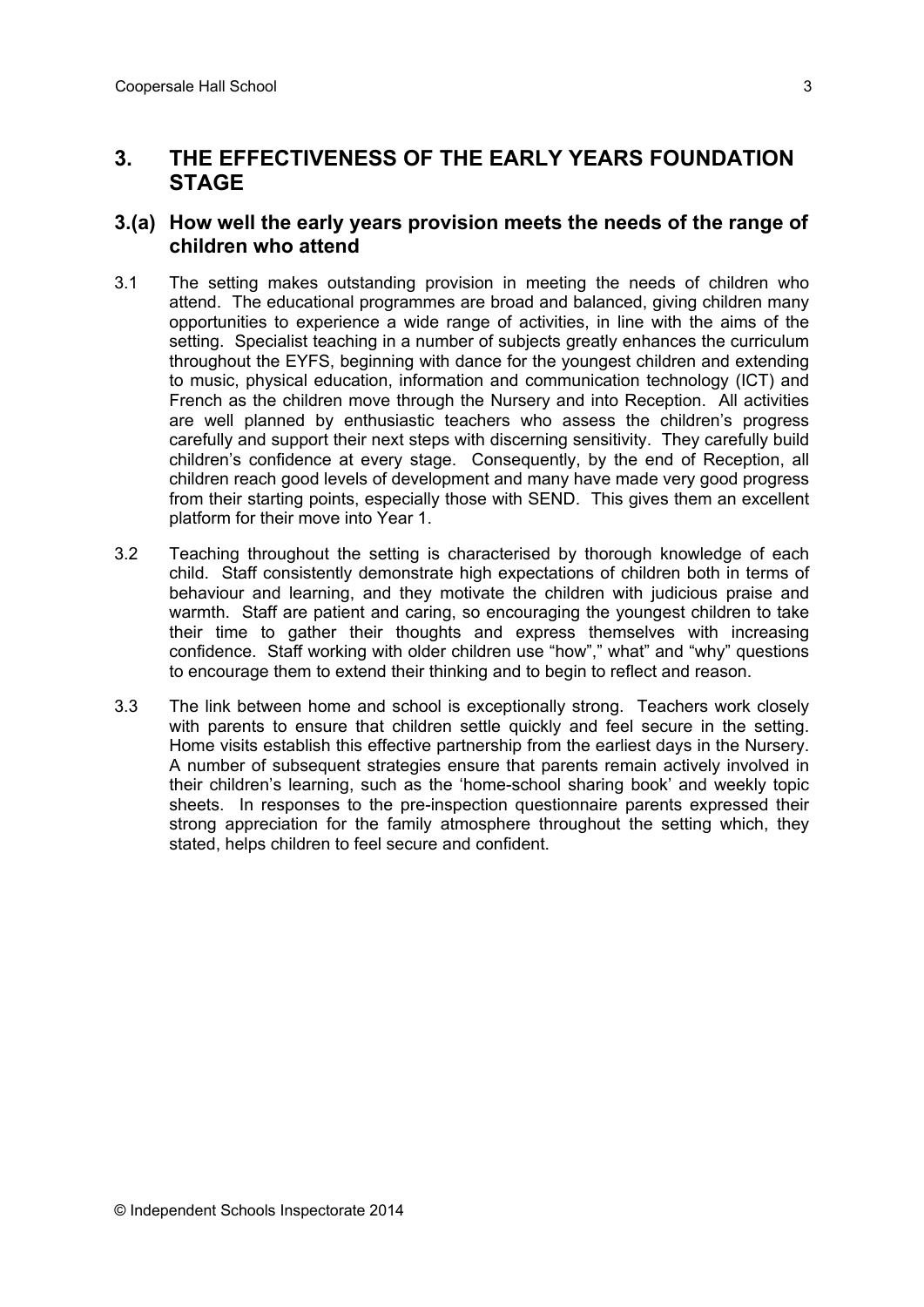### **3.(b) The contribution of the early years provision to children's wellbeing**

- 3.4 Provision for the children's well-being is outstanding. The identified key people allocated to individual children, including those children in need of additional support, are skilled and experienced, and form strong, vigilant and caring relationships with those in their charge. They present excellent role models for kindness and courtesy and thereby encourage high standards of behaviour and respect. Consequently, the environments are calm and ordered and the children feel happy and at ease. They move around their classrooms confidently, accessing resources independently in order to facilitate their own learning. All children are encouraged to work cooperatively and to show consideration for others. As a result, the youngest children in the Nursery share toys in a spontaneous, natural way and readily use polite expressions such as "please", "thank you" and "excuse me". Older children work well both independently and with others.
- 3.5 Staff ensure that children know how to keep safe and that healthy eating and exercise are important in maintaining a healthy lifestyle. As a result of their topic on bathtime and bedtime routines, the youngest children proudly discussed how they clean their teeth each morning and night. Older children are taught the difference between healthy and unhealthy foods and are growing their own strawberries for snack time. The extensive school grounds allow children to observe the changing seasons on their regular trips to the outdoor classroom, where they enjoy their learning in a natural setting. The immediate outdoor spaces around the setting are less well used for creative and imaginative work and play, and the school intends to develop them. Transitions within the setting and into Year 1 are well managed.

#### **3.(c) The leadership and management of the early years provision**

- 3.6 The quality of leadership and management is outstanding. The managing principal has direct and particularly effective involvement in the setting and demonstrates a clear understanding of his proprietorial responsibilities to meet the requirements of the EYFS. All records, policies and procedures for the safe and efficient management of the setting are implemented rigorously and ensure that it is welcoming, safe and stimulating. Staff are experienced and well qualified, and they form a strong team. They are given full access to and support for ongoing staff training, including procedures for safeguarding the welfare of the children. The EYFS co-ordinator knows individual children very well and is therefore well placed to support key people in their roles. Self-evaluation is rigorous and has a direct and positive impact on maintaining high standards. The review of the EYFS development plan is shared with all staff, who demonstrate a strong commitment to securing improvement in provision and practice.
- 3.7 The setting works closely with parents and external agencies to ensure effective support for children needing particular help with their learning and development. Parents are highly appreciative of the advice, information and support they receive from staff.